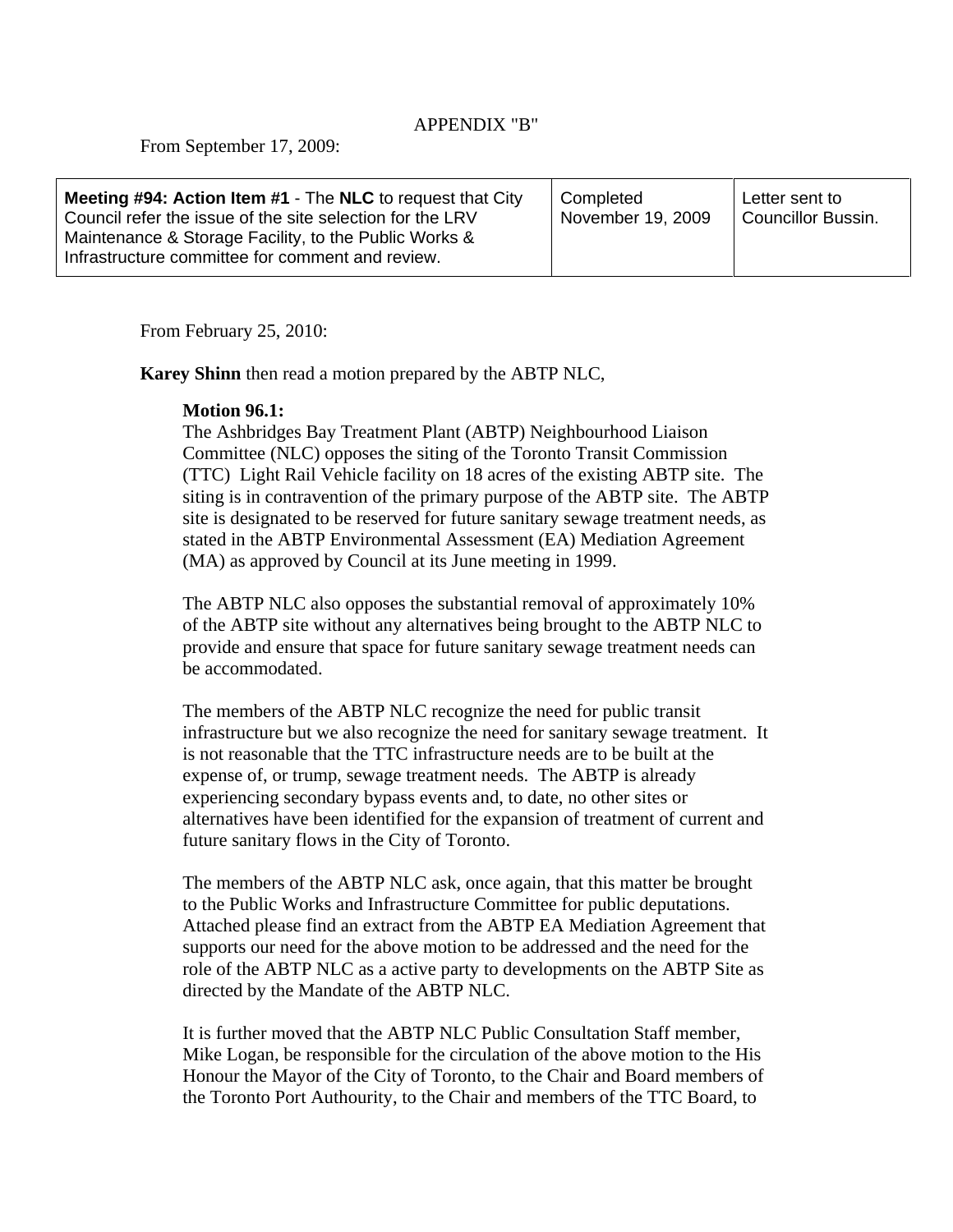the TTC and City Staff carrying out the current LRV Siting process (EA), to the Ward 30 and 32 Councillors, to the Chair and members of the Public Works and Infrastructure Committee, to the Chair and members of the Board of Health and to any other interested members.

## **Excerpt from Mediation Agreement (Resolution #1: Guiding Principals, Pages 30-31):**

- 5. The principle that the area of the MTP Site should be reserved primarily for activities and developments that are directly related to its primary purpose, to maximize the efficiency of the MTP and to minimize pressures for lakefilling. Activities or developments that are not directly related to the primary purpose of the MTP may be permitted at the MTP Site only if:
	- the MTP Neighbourhood Liaison Committee has been fully informed and consulted;
	- a comprehensive analysis of alternative locations has been conducted, having regard to the definition of the environment from the Environmental Assessment Act, and the MTP Site has been determined to be the preferred alternative;
	- the activity or development can be located at the MTP Site, without compromising the ability of the Site to accommodate future requirements for sanitary sewage treatment and without increasing pressures for lakefilling;
	- the activity or development will not compromise the beneficial use of biosolids at the MTP;
	- the approved Site Plan either contemplates the activity or development or can be amended to provide for it without compromising its integrity;
	- the activity or development will not cause any adverse impact on the quality of air, water or land in the vicinity of the MTP;
	- the activity or development will not cause any adverse impact on the quality of the final effluent from the MTP or on near shore water quality;
	- the activity or development will not increase off site nuisance impacts on residential, recreational or other sensitive land uses in the vicinity; and
	- the activity or development will not cause an adverse visual impact from any off site location.

**Karey** said that the NLC's role as an active participant must be recognized by the City and the TTC and asked that **Mike Logan** give a copy of the motion to the Mayor's office.

**Karey Shinn** said that the TTC is appropriating land that will be required for expansion of the ABTP, and that the plant is already experiencing bypass flows.